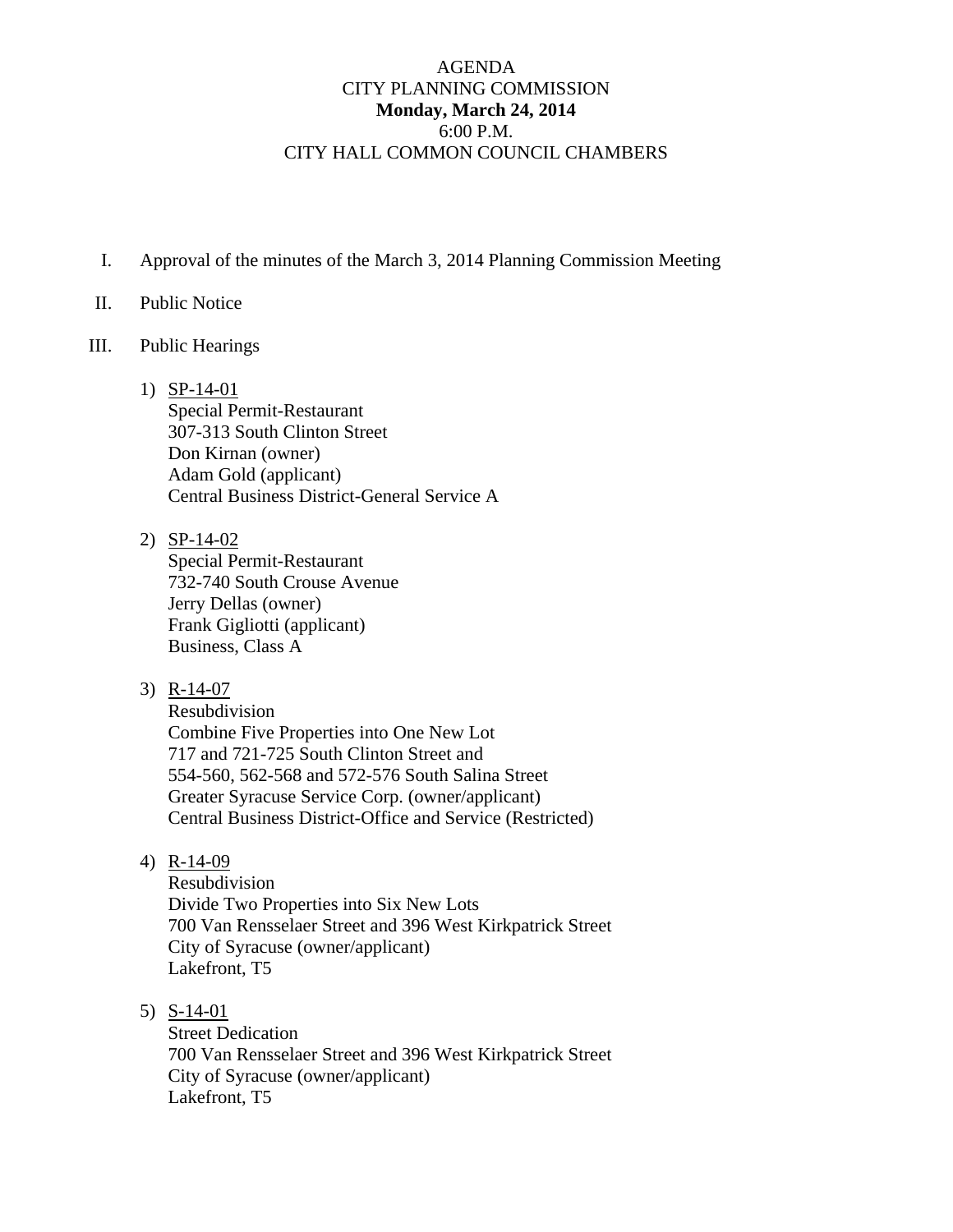6) CS-13-45 Certificate of Suitability Construct a 1,000-Square Foot Addition 855 Sumner Avenue William Osuchowski (owner/applicant) Residential, Class A

## IV. Minor Modifications

1) Z-2498 M1

Project Plan Review Modification Construct a Two-Story Vestibule Addition to Shaw Hall 201 Euclid Avenue Syracuse University (owner/applicant) Planned Institutional District

- V. Modification Considerations
	- 1) SP-12-14 M1 Special Permit Modification-Restaurant Modify Signage 717 North Salina Street Cosimo Zavaglia (owner) Ali Jeilani (applicant) Commercial, Class A
- VI. Public Hearing Authorizations for MONDAY, April 14, 2014
	- 1) R-14-06

Resubdivision Combine Two Properties into One New Lot 1441-1449 and 1501 Erie Boulevard East Workplace Services of CNY (owner/applicant) Industrial, Class A

2) SP-14-03

Special Permit-Restaurant Establish a Restaurant within a Grocery Store 1441-1449 and 1501 Erie Boulevard East Workplace Services of CNY (owner/applicant) Industrial, Class A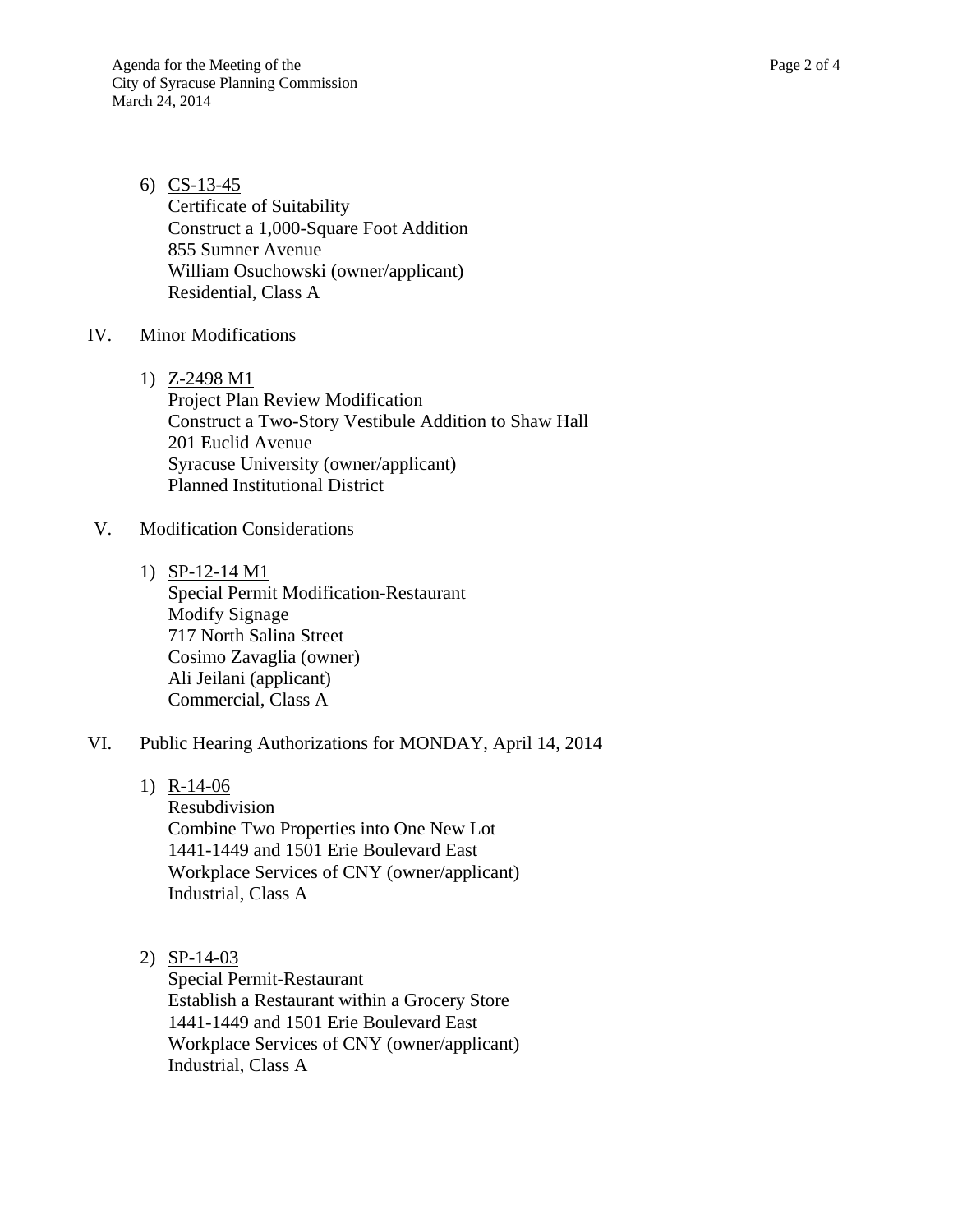3) SP-81-03 M1 Special Permit Modification-Restaurant Modify Floor Plan and Signage 701-05 South Crouse Avenue Orange Hill Management (owner) Jian Fei Zou (applicant)

4) SP-00-10 M2 Special Permit Modification-Restaurant Modify Floor Plan 524-528 Westcott Street RJ Westcott Holdings, LLC (owner) Johanna Yorke (applicant) Business, Class A

- 5) AS-13-19 Sign Waiver-Type and Number 134 Headson Drive Lost Horizon, LLC (owner) Grey Stoke Industries, LLC (applicant) Commercial, Class B
- 6) PR-14-05 Project Site Review Façade Alterations 825 East Genesee Street Syracuse Blue Print Co., Inc. (owner/applicant) Business, Class A
- 7) R-14-08

Resubdivision Combine Two Properties into one new Lot 2004 and 2012 East Genesee Street Babcock Shattuck House, LLC (owner/applicant) Residential, Class B-1T

8) SR-11-01 M1

Site Plan Review Modify Site Plan, Floor Plan and Elevation 816, 820 and 824-832 Spencer Street Salt City Enterprises, LLC (owner/applicant) Lakefront, T5